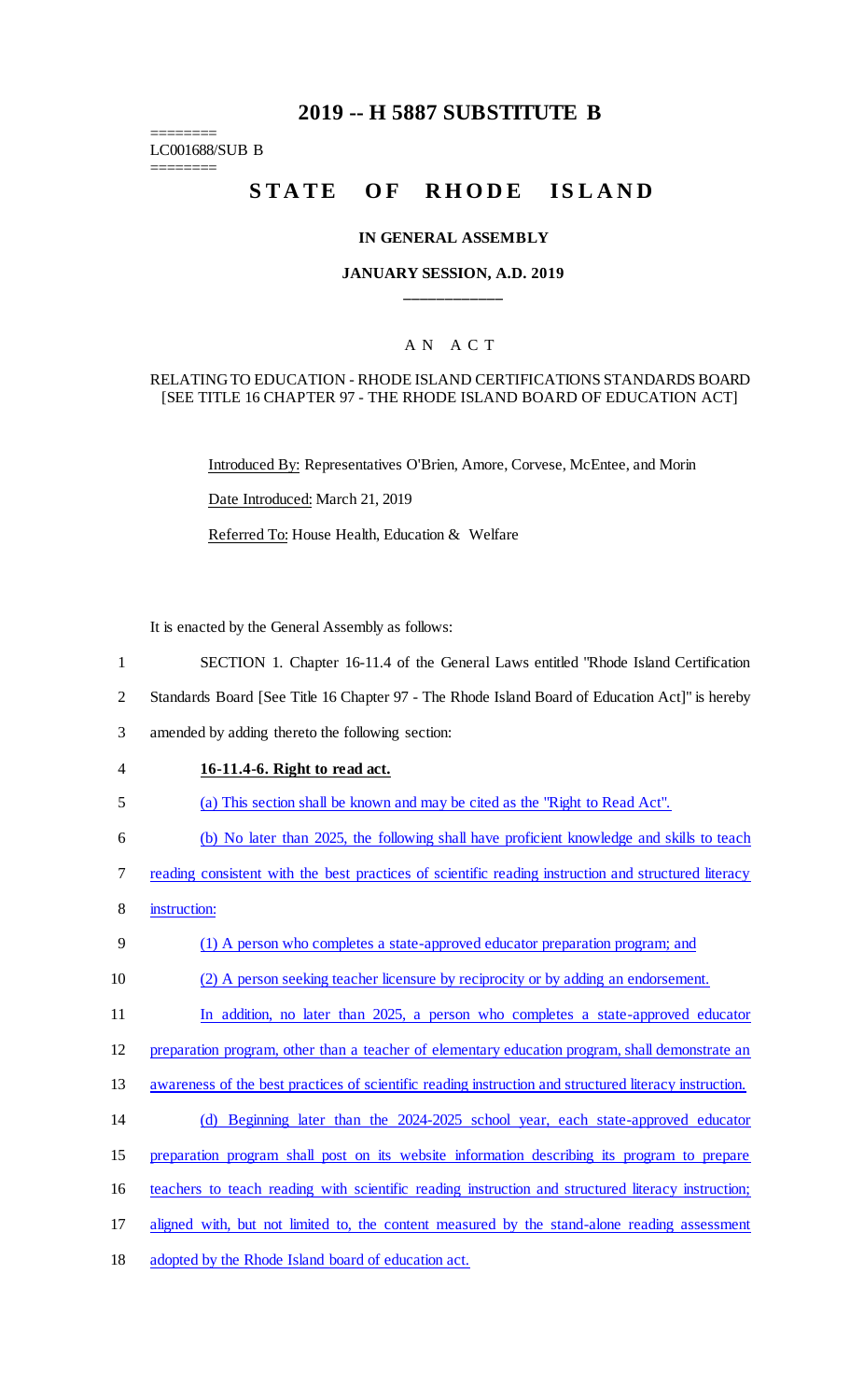| $\mathbf{1}$   | (e) Beginning with the 2020-2021 school year, a public school district and an open-                   |
|----------------|-------------------------------------------------------------------------------------------------------|
| $\overline{2}$ | enrollment public charter school shall provide the following professional development in              |
| 3              | scientific reading instruction and structured literacy instruction:                                   |
| 4              | (1) For teachers licensed at the elementary level, professional development for one of the            |
| 5              | prescribed pathways to obtaining a proficiency credential in knowledge and practices in scientific    |
| 6              | reading instruction and structured literacy instruction; and                                          |
| $\tau$         | (2) For teachers licensed at a level other than the elementary level, professional                    |
| 8              | development for one of the prescribed pathways to obtaining an awareness credential in                |
| 9              | knowledge and practices in scientific reading instruction and structured literacy instruction.        |
| 10             | (f) Beginning with the 2022-2023 school year, a public school that does not provide the               |
| 11             | professional development pursuant to the provisions of subsection (d) of this section shall:          |
| 12             | (1) Be placed on probationary status; and                                                             |
| 13             | (3) Provide notice to parents that the public school district has not met the requirements            |
| 14             | of this section.                                                                                      |
| 15             | $(g)$ By the beginning of the 2023-2024 school year:                                                  |
| 16             | (1) All teachers employed in a teaching position that requires an elementary education                |
| 17             | $(K-6)$ license, or $(K-12)$ license, shall demonstrate proficiency in knowledge and practices of     |
| 18             | scientific reading and structured literacy instruction; and                                           |
| 19             | (2) All other teachers shall demonstrate awareness in knowledge and practices of                      |
| 20             | scientific reading instruction, and structured literacy instruction.                                  |
| 21             | (h) All teachers who begin employment in the 2023-2024 school year and each school                    |
| 22             | year thereafter shall demonstrate proficiency or awareness in knowledge and practices in              |
| 23             | scientific reading instruction and structured literacy instruction as is applicable to their teaching |
| 24             | position by completing the prescribed proficiency or awareness in knowledge and practices of the      |
| 25             | scientific reading instruction credential and a structured literacy instruction credential either:    |
| 26             | (1) As a condition of licensure; or                                                                   |
| 27             | (2) Within one year if the teacher is:                                                                |
| 28             | (i) Already licensed; or                                                                              |
| 29             | (ii) Employed under a waiver from licensure.                                                          |
| 30             | (i) A provider of a state-approved educator preparation program shall include in its                  |
| 31             | annual report to the department of elementary and secondary education (the "department") a            |
| 32             | description of program to prepare educators to teach reading using with scientific reading            |
| 33             | instruction and structured literacy instruction.                                                      |
| 34             | (j) A public school district that employs an educator in violation of this section or that            |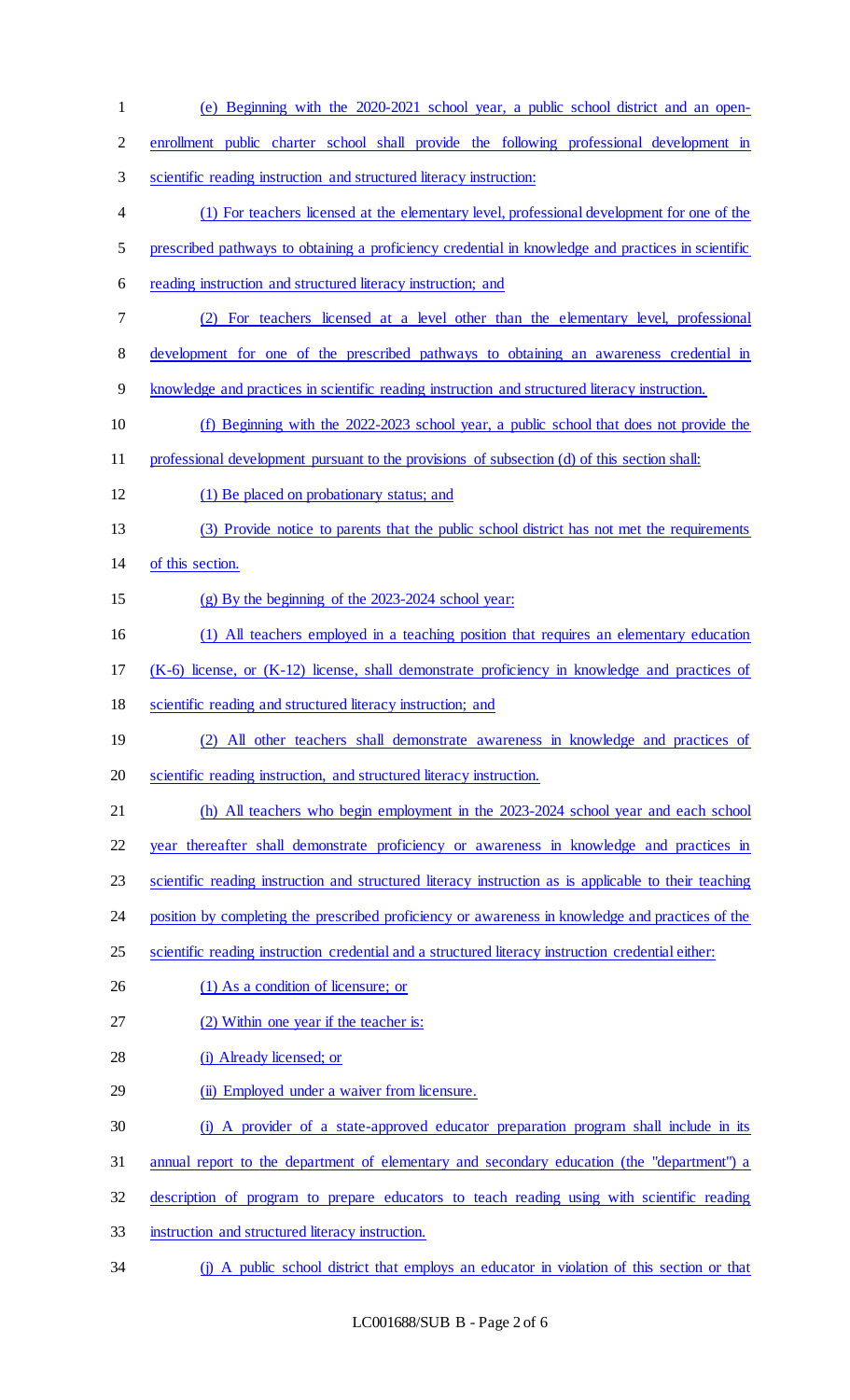| $\mathbf{1}$   | does not provide the professional development as required under this section shall be in violation   |
|----------------|------------------------------------------------------------------------------------------------------|
| $\overline{2}$ | of the standards for accreditation of the Rhode Island board of education act, and the school        |
| 3              | district may be placed on probationary status by the department. A public school district placed     |
| 4              | on probationary status pursuant to the provisions of this subsection shall send written notification |
| 5              | to the parents of the students in the public school district of the reason for being placed on       |
| 6              | probationary status.                                                                                 |
| 7              | (k) A provider of a state-approved educator preparation program that does not comply                 |
| $8\,$          | with the requirements of this section may be subject to penalties up to and including having the     |
| 9              | provider's approval status revoked.                                                                  |
| 10             | (I) The department is vested with the authority to, and shall enforce, this section.                 |
| 11             | (m) The department shall promulgate rules to implement the provisions of this section.               |
| 12             | (n) As used in this section:                                                                         |
| 13             | The term "scientific reading instruction" means instruction that is instructional<br>(1)             |
| 14             | centered, empirically based, and further based on the study of the relationship between cognitive    |
| 15             | science and educational outcomes; and                                                                |
| 16             | The term "structured literacy instruction" means an approach by which licensed<br>(2)                |
| 17             | personnel teach reading, which includes syllables, morphology, sound-symbol correspondence,          |
| 18             | semantics, and syntax in an explicit, systematic, and diagnostic manner.                             |
| 19             | SECTION 2. Title 16 of the General Laws entitled "EDUCATION" is hereby amended                       |
| 20             | by adding thereto the following chapter:                                                             |
| 21             | <b>CHAPTER 67.2</b>                                                                                  |
| 22             | EDUCATION OF CHILDREN WITH DYSLEXIA AND RELATED DISORDERS                                            |
| 23             | 16-67.2-1. Teacher professional development and training.                                            |
| 24             | No later than September 1, 2021, the department of elementary and secondary education                |
| 25             | shall develop and make available on its website resources to assist school districts in developing a |
| 26             | program to ensure all teachers and school administrators have access to materials to support         |
| 27             | professional awareness of best practices on:                                                         |
| 28             | (1) Recognition of the characteristics of dyslexia, related disorders, dyscalculia and               |
| 29             | dysgraphia; and                                                                                      |
| 30             | (2) Evidence-based interventions and accommodations for dyslexia, related disorders,                 |
| 31             | dyscalculia and dysgraphia.                                                                          |
| 32             | 16-67.2-2. Learning laboratory.                                                                      |
| 33             | (a) The department of elementary and secondary education (the "department") shall                    |
| 34             | develop a collaborative learning laboratory (the "laboratory") to assist and promote training for    |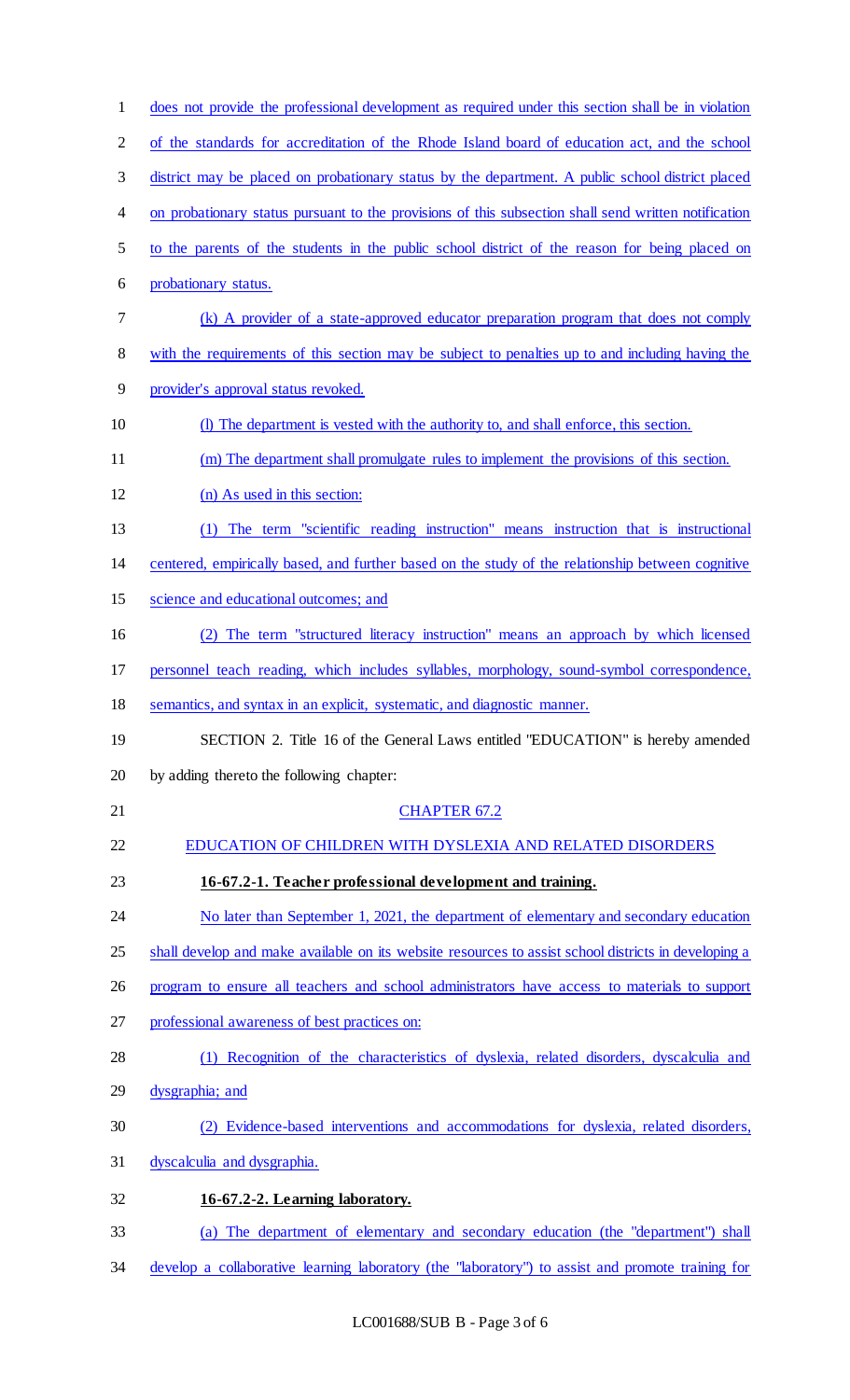- parents, guardians, caregivers, and teachers in:
- (1) Recognition of the characteristics of dyslexia, related disorders, dyscalculia and dysgraphia; and (2) Evidence-based interventions and accommodations for dyslexia, related disorders, dyscalculia and dysgraphia. (b) In developing the laboratory, the department shall work with professionals and experts who have proven, data-driven models of success in teaching students with dyslexia. The department shall seek to foster partnerships among educators and practitioners from both the public and private teaching sectors, with the goal of ensuring that every student in this state who has dyslexia shall be appropriately and adequately screened, diagnosed, and provided therapy, instruction, and accommodations as needed. **16-67.2-3. Department of elementary and secondary education responsibilities.**  (a) The department of elementary and secondary education (the "department") shall disseminate, using web-based technology, research-based best practice methods by which the state and district school boards and committees shall evaluate and improve the professional
- development system of teachers in regard to dyslexia.
- (b) The department shall also disseminate, using web-based technology, professional
- development in the use of integrated digital instruction at schools that include middle grades.

**16-67.2-4. Dyslexia and related disorder education in teacher preparation programs.** 

20 No later than the 2021-2022 school year, the department of elementary and secondary

education (the "department") shall collaborate with the board of education to require that all

- department approved undergraduate educator preparation programs for licensure as a teacher of
- elementary education and as a reading specialist/consultant include instruction in:
- (1) Dyslexia professional awareness of the characteristics of dyslexia and related disorders;
- (2) Evidence-based interventions and accommodations for dyslexia and related disorders; and
- (3) Completion of a classroom educator program providing instruction in the use of specific dyslexia and related disorder-targeted methods of teaching.
- **16-67.2-5. Research commission.** (a) No later than January 1, 2020, the general assembly shall form a joint study research commission (the "commission") consisting of nine (9) members to be appointed as follows: one
- with expertise in educating students with learning disabilities to be appointed by the speaker of
- 34 the house; one with expertise in educating students with learning disabilities to be appointed by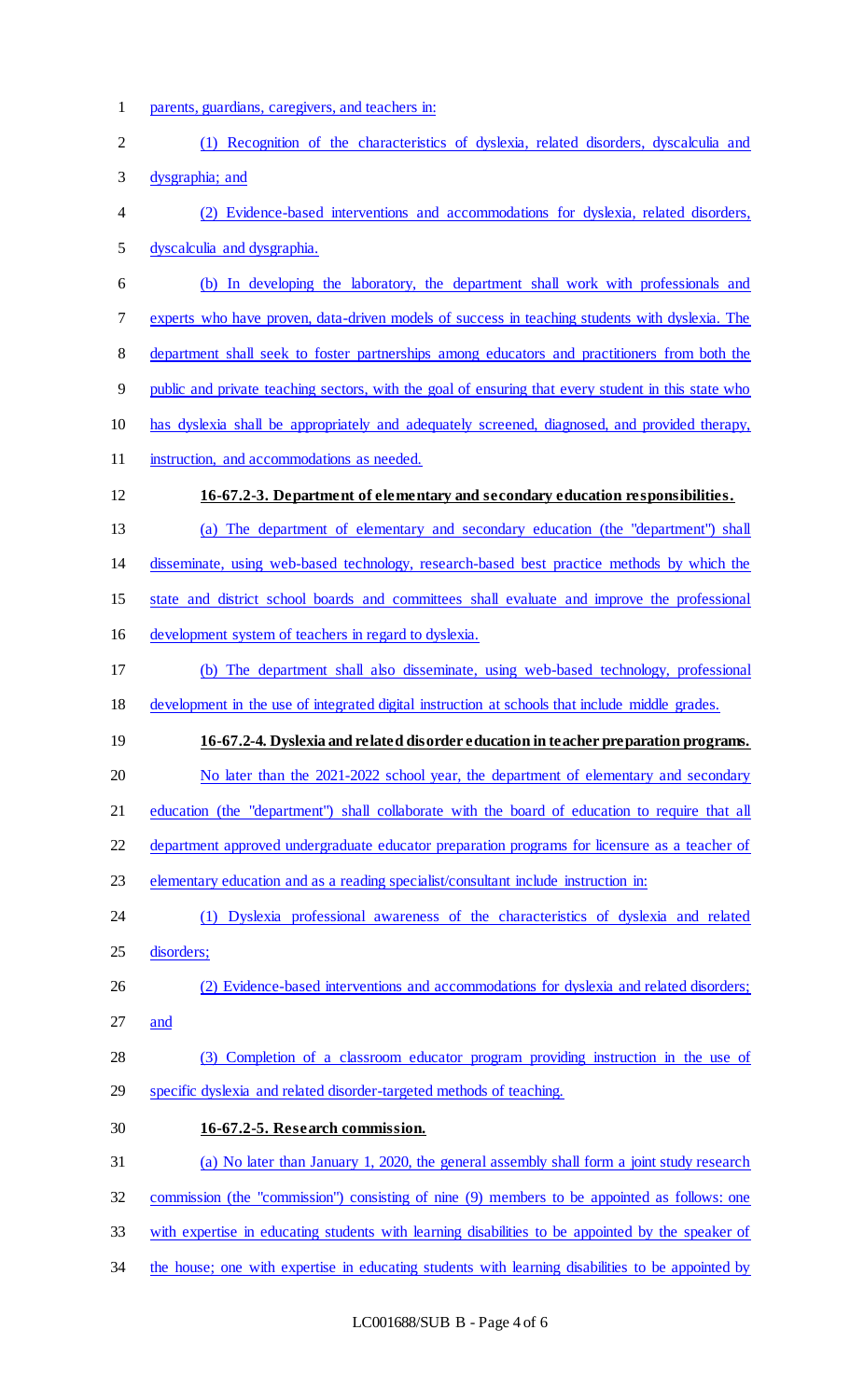| $\mathbf{1}$   | the president of the senate; one with expertise in educating students with learning disabilities to   |
|----------------|-------------------------------------------------------------------------------------------------------|
| $\overline{2}$ | be appointed by the governor; one member of the house of representatives, which shall be              |
| 3              | appointed by the speaker of the house; one member of the senate, which shall be appointed by the      |
| 4              | president of the senate; three (3) teachers with expertise in dyslexia to be appointed jointly by the |
| 5              | speaker of the house and the president of the senate; and one parent of a student with dyslexia,      |
| 6              | which shall be appointed by the speaker of the house.                                                 |
| 7              | (b) The purpose of the commission shall be to study the possibility and feasibility of                |
| 8              | establishing two (2) schools, to be located on the University of Rhode Island and Rhode Island        |
| 9              | College campuses, which would be dedicated to the instruction of dyslexic children and the            |
| 10             | development of instructional techniques and professional development programs used to improve         |
| 11             | the instruction and identification of dyslexia and other learning disabilities.                       |
|                |                                                                                                       |
| 12             | (c) The commission shall be funded by the general assembly, and shall visit no fewer                  |
| 13             | than four (4) schools dedicated to the education of dyslexic children, provided that if a school      |
| 14             | selected for visitation is greater than forty (40) miles away from the state of Rhode Island's        |
| 15             | capitol building, the visit may be conducted virtually.                                               |
| 16             | (d) The commission shall render a report to the governor and to the general assembly                  |
| 17             | prior to the commencement of the 2021 legislative session on the ways in which the department         |
| 18             | can enforce realistic goals pertaining to the increased availability of quality instruction for:      |
| 19             | (1) Students with dyslexia and other learning disabilities; and                                       |
| 20             | (2) Instructors, administrators, and special educators regarding dyslexia and other                   |
| 21             | learning disabilities.                                                                                |

LC001688/SUB B

 $\begin{tabular}{ll} \multicolumn{2}{l}{{\bf{2.3333333335}} \hspace{1.08cm}{{\bf{2.333333335}} \hspace{1.08cm}}}} \end{tabular} \end{tabular} \begin{tabular}{l} \multicolumn{2}{l}{\textbf{2.33333}} \hspace{1.08cm}{{\bf{2.33333}} \hspace{1.08cm}}}} \end{tabular} \end{tabular} \begin{tabular}{l} \multicolumn{2}{l}{\textbf{2.3333}} \hspace{1.08cm}{{\bf{2.3333}} \hspace{1.08cm}}}} \end{$ 

========